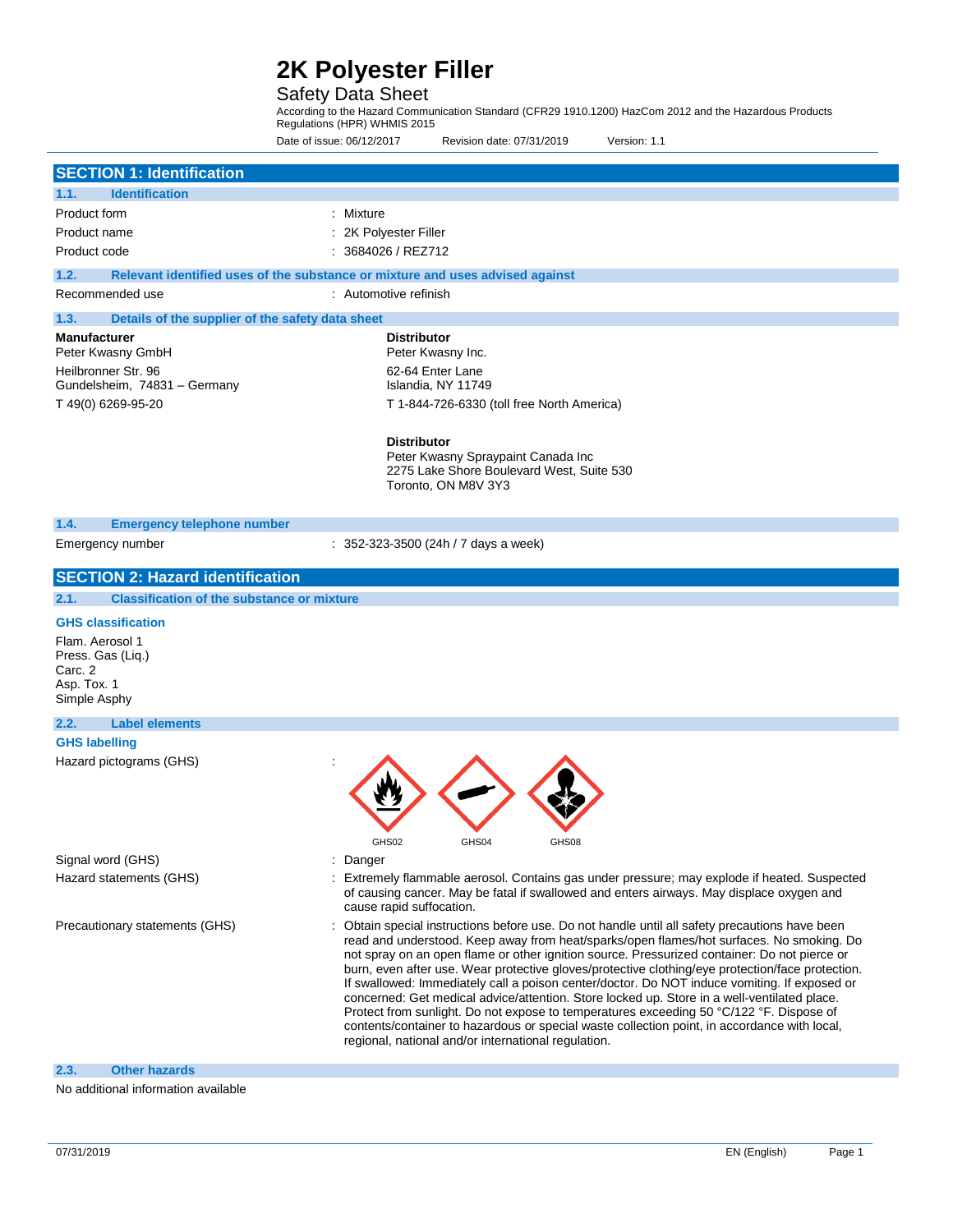## Safety Data Sheet

According to the Hazard Communication Standard (CFR29 1910.1200) HazCom 2012 and the Hazardous Products Regulations (HPR) WHMIS 2015

## **2.4. Unknown acute toxicity**

### Not applicable

### **SECTION 3: Composition/information on ingredients**

#### **3.1. Substances**

#### Not applicable

#### **3.2. Mixtures**

| <b>Name</b>    | <b>Product identifier</b>      | $\frac{9}{6}$ |
|----------------|--------------------------------|---------------|
| Dimethyl ether | $^{\prime}$ (CAS-No.) 115-10-6 | $30 - 60$     |
| Ethyl acetate  | (CAS-No.) 141-78-6             | $15 - 40$     |
| Styrene        | (CAS-No.) 100-42-5             | $-13$         |

\*Chemical name, CAS number and/or exact concentration have been withheld as a trade secret

| <b>SECTION 4: First aid measures</b>                                               |                                                                                                                                                                                                                                                                                |
|------------------------------------------------------------------------------------|--------------------------------------------------------------------------------------------------------------------------------------------------------------------------------------------------------------------------------------------------------------------------------|
| <b>Description of first aid measures</b><br>4.1.                                   |                                                                                                                                                                                                                                                                                |
| First-aid measures after inhalation                                                | : If breathing is difficult, remove victim to fresh air and keep at rest in a position comfortable for<br>breathing. Get medical advice/attention if you feel unwell.                                                                                                          |
| First-aid measures after skin contact                                              | : If skin irritation occurs: Wash skin with plenty of water. Obtain medical attention if irritation persists.                                                                                                                                                                  |
| First-aid measures after eye contact                                               | : IF IN EYES: Rinse cautiously with water for several minutes. Remove contact lenses, if present<br>and easy to do. Continue rinsing. If eye irritation persists: Get medical advice/attention.                                                                                |
| First-aid measures after ingestion                                                 | : IF SWALLOWED: immediately call a POISON CENTER or doctor/physician. Do NOT induce<br>vomiting. Never give anything by mouth to an unconscious person.                                                                                                                        |
| 4.2.<br>Most important symptoms and effects, both acute and delayed                |                                                                                                                                                                                                                                                                                |
| Symptoms/effects after inhalation                                                  | : May cause irritation to the respiratory tract. Vapours are heavier than air and can cause<br>suffocation by reducing oxygen available for breathing. Symptoms of oxygen deficiency include<br>respiratory difficulty, headache, dizziness, nausea, unconsciousness or death. |
| Symptoms/effects after skin contact                                                | : May cause skin irritation. Symptoms may include redness, drying, defatting and cracking of the skin.                                                                                                                                                                         |
| Symptoms/effects after eye contact                                                 | : May cause eye irritation. Symptoms may include discomfort or pain, excess blinking and tear<br>production, with possible redness and swelling.                                                                                                                               |
| Symptoms/effects after ingestion                                                   | : May be fatal if swallowed and enters airways. May result in aspiration into the lungs, causing<br>chemical pneumonia. May cause gastrointestinal irritation, nausea, vomiting and diarrhea.                                                                                  |
| 4.3.<br>Indication of any immediate medical attention and special treatment needed |                                                                                                                                                                                                                                                                                |

Symptoms may be delayed. In case of accident or if you feel unwell, seek medical advice immediately (show the label where possible).

| <b>SECTION 5: Firefighting measures</b> |                                                                                                                                                                                                                                                                                                             |  |  |  |  |
|-----------------------------------------|-------------------------------------------------------------------------------------------------------------------------------------------------------------------------------------------------------------------------------------------------------------------------------------------------------------|--|--|--|--|
| 5.1.<br><b>Extinguishing media</b>      |                                                                                                                                                                                                                                                                                                             |  |  |  |  |
| Suitable extinguishing media            | : Water spray. Dry powder. Carbon dioxide $(CO2)$ .                                                                                                                                                                                                                                                         |  |  |  |  |
| Unsuitable extinguishing media          | : Do not use water jet.                                                                                                                                                                                                                                                                                     |  |  |  |  |
| 5.2.                                    | Special hazards arising from the substance or mixture                                                                                                                                                                                                                                                       |  |  |  |  |
| Fire hazard                             | : Extremely flammable aerosol. Products of combustion may include, and are not limited to:<br>oxides of carbon.                                                                                                                                                                                             |  |  |  |  |
| <b>Explosion hazard</b>                 | : Heat may build pressure, rupturing closed containers, spreading fire and increasing risk of<br>burns and injuries. Vapours may form explosive mixture with air.                                                                                                                                           |  |  |  |  |
| Reactivity                              | : No dangerous reactions known under normal conditions of use.                                                                                                                                                                                                                                              |  |  |  |  |
| 5.3.<br><b>Advice for firefighters</b>  |                                                                                                                                                                                                                                                                                                             |  |  |  |  |
| Firefighting instructions               | : DO NOT fight fire when fire reaches explosives. Evacuate area.                                                                                                                                                                                                                                            |  |  |  |  |
| Protection during firefighting          | : Keep upwind of fire. Wear full fire fighting turn-out gear (full Bunker gear) and respiratory protection<br>(SCBA). Use water spray to keep fire-exposed containers cool. Vapours are heavier than air and<br>may travel considerable distance to an ignition source and flash back to source of vapours. |  |  |  |  |

| <b>SECTION 6: Accidental release measures</b> |                                                                     |                                                                                                                                                                                                                                                                         |  |
|-----------------------------------------------|---------------------------------------------------------------------|-------------------------------------------------------------------------------------------------------------------------------------------------------------------------------------------------------------------------------------------------------------------------|--|
| 6.1.                                          | Personal precautions, protective equipment and emergency procedures |                                                                                                                                                                                                                                                                         |  |
|                                               | General measures                                                    | : Use personal protection recommended in Section 8. Isolate the hazard area and deny entry to<br>unnecessary and unprotected personnel. Eliminate every possible source of ignition. Use only<br>non-sparking tools. Use special care to avoid static electric charges. |  |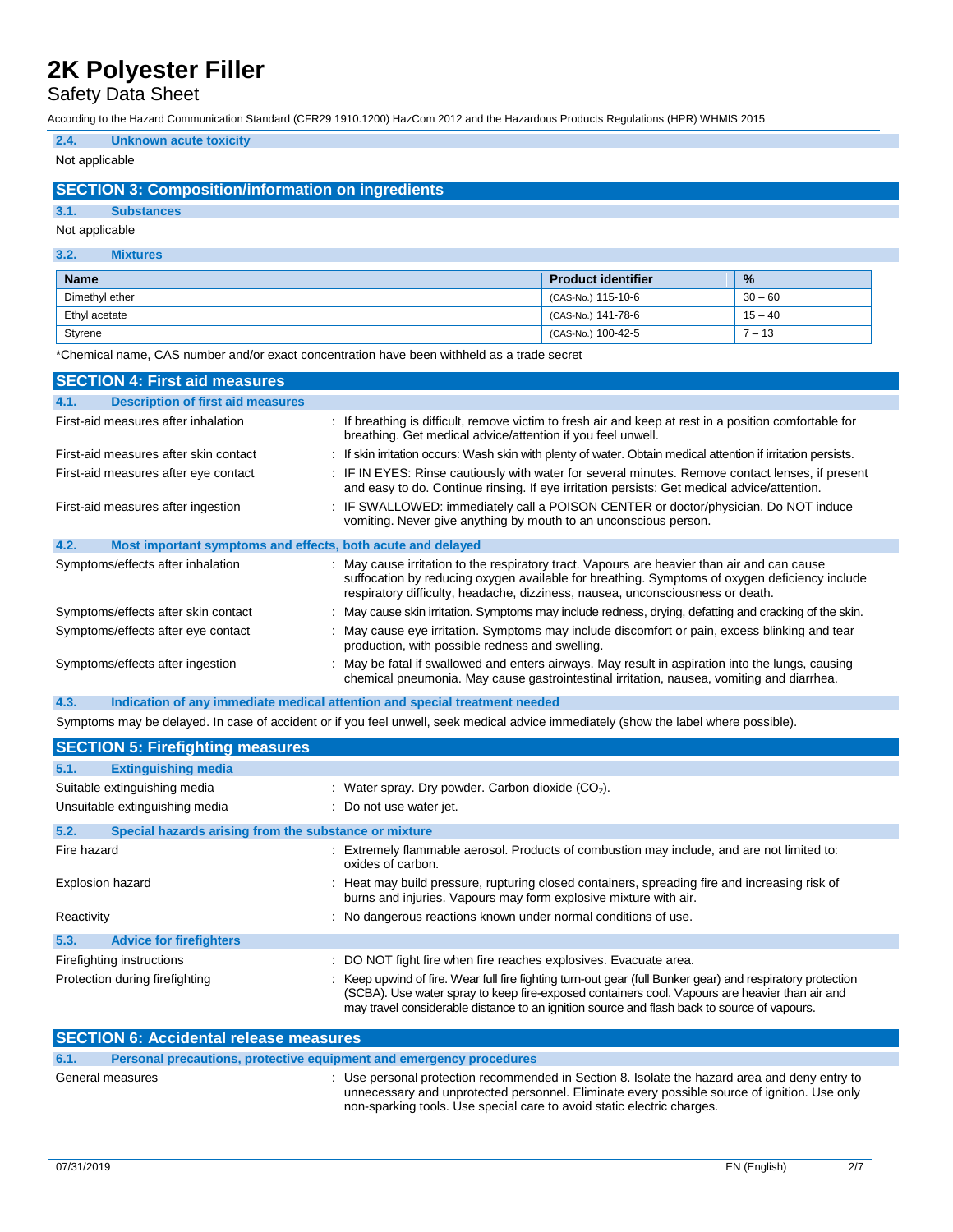## Safety Data Sheet

According to the Hazard Communication Standard (CFR29 1910.1200) HazCom 2012 and the Hazardous Products Regulations (HPR) WHMIS 2015

| 6.1.1.<br>For non-emergency personnel                                               |                                                                                                                                                                                                                                                                                                                                                                                                                                                          |
|-------------------------------------------------------------------------------------|----------------------------------------------------------------------------------------------------------------------------------------------------------------------------------------------------------------------------------------------------------------------------------------------------------------------------------------------------------------------------------------------------------------------------------------------------------|
| No additional information available                                                 |                                                                                                                                                                                                                                                                                                                                                                                                                                                          |
| 6.1.2.<br>For emergency responders                                                  |                                                                                                                                                                                                                                                                                                                                                                                                                                                          |
| No additional information available                                                 |                                                                                                                                                                                                                                                                                                                                                                                                                                                          |
| 6.2.<br><b>Environmental precautions</b>                                            |                                                                                                                                                                                                                                                                                                                                                                                                                                                          |
| Prevent entry to sewers and public waters.                                          |                                                                                                                                                                                                                                                                                                                                                                                                                                                          |
| 6.3.<br>Methods and material for containment and cleaning up                        |                                                                                                                                                                                                                                                                                                                                                                                                                                                          |
| For containment                                                                     | Stop leak if safe to do so. Contain and/or absorb spill with inert material (e.g. sand, vermiculite),<br>then place in a suitable container. Do not flush to sewer or allow to enter waterways. Use<br>appropriate Personal Protective Equipment (PPE).                                                                                                                                                                                                  |
| Methods for cleaning up                                                             | Scoop up material and place in a disposal container. Provide ventilation.                                                                                                                                                                                                                                                                                                                                                                                |
| 6.4.<br><b>Reference to other sections</b>                                          |                                                                                                                                                                                                                                                                                                                                                                                                                                                          |
| For further information refer to section 8: "Exposure controls/personal protection" |                                                                                                                                                                                                                                                                                                                                                                                                                                                          |
| <b>SECTION 7: Handling and storage</b>                                              |                                                                                                                                                                                                                                                                                                                                                                                                                                                          |
| <b>Precautions for safe handling</b><br>7.1.                                        |                                                                                                                                                                                                                                                                                                                                                                                                                                                          |
| Additional hazards when processed                                                   | : Pressurized container: Do not pierce or burn, even after use. Hazardous waste due to potential<br>risk of explosion.                                                                                                                                                                                                                                                                                                                                   |
| Precautions for safe handling                                                       | : Avoid contact with skin, eyes and clothing. Avoid breathing vapours, spray, mist, gas, fume,<br>dust. Do not swallow. Handle and open container with care. When using do not eat, drink or<br>smoke. Keep away from sources of ignition - No smoking. Do not spray on an open flame or<br>other ignition source. Use only non-sparking tools. Take precautionary measures against static<br>discharge. Use only outdoors or in a well-ventilated area. |
| Hygiene measures                                                                    | : Wash contaminated clothing before reuse. Always wash hands after handling the product.                                                                                                                                                                                                                                                                                                                                                                 |
| Conditions for safe storage, including any incompatibilities<br>7.2.                |                                                                                                                                                                                                                                                                                                                                                                                                                                                          |
| Technical measures                                                                  | Proper grounding procedures to avoid static electricity should be followed.                                                                                                                                                                                                                                                                                                                                                                              |
| Storage conditions                                                                  | Keep out of the reach of children. Store locked up. Store in a well-ventilated place. Store away<br>from direct sunlight or other heat sources. Keep in fireproof place. Do not expose to                                                                                                                                                                                                                                                                |

temperatures exceeding 50 °C/ 122 °F. Keep away from incompatible materials.

### **SECTION 8: Exposure controls/personal protection**

### **8.1. Control parameters**

| Dimethyl ether (115-10-6)       |                                       |                        |  |  |  |
|---------------------------------|---------------------------------------|------------------------|--|--|--|
| Not applicable                  |                                       |                        |  |  |  |
| <b>Ethyl acetate (141-78-6)</b> |                                       |                        |  |  |  |
| <b>ACGIH</b>                    | ACGIH TWA (ppm)                       | 400 ppm                |  |  |  |
| <b>OSHA</b>                     | OSHA PEL (TWA) (mg/m <sup>3</sup> )   | 1400 mg/m <sup>3</sup> |  |  |  |
| <b>OSHA</b>                     | OSHA PEL (TWA) (ppm)                  | 400 ppm                |  |  |  |
| <b>IDLH</b>                     | US IDLH (ppm)                         | 2000 ppm (10% LEL)     |  |  |  |
| <b>NIOSH</b>                    | NIOSH REL (TWA) (mg/m <sup>3</sup> )  | 1400 mg/m <sup>3</sup> |  |  |  |
| <b>NIOSH</b>                    | NIOSH REL (TWA) (ppm)                 | 400 ppm                |  |  |  |
| Styrene (100-42-5)              |                                       |                        |  |  |  |
| <b>ACGIH</b>                    | ACGIH TWA (ppm)                       | 20 ppm                 |  |  |  |
| <b>ACGIH</b>                    | ACGIH STEL (ppm)                      | 40 ppm                 |  |  |  |
| <b>OSHA</b>                     | OSHA PEL (TWA) (ppm)                  | $100$ ppm              |  |  |  |
| <b>OSHA</b>                     | OSHA PEL (Ceiling) (ppm)              | 200 ppm                |  |  |  |
| <b>IDLH</b>                     | US IDLH (ppm)                         | 700 ppm                |  |  |  |
| <b>NIOSH</b>                    | NIOSH REL (TWA) (mg/m <sup>3</sup> )  | $215 \text{ mg/m}^3$   |  |  |  |
| <b>NIOSH</b>                    | NIOSH REL (TWA) (ppm)                 | 50 ppm                 |  |  |  |
| <b>NIOSH</b>                    | NIOSH REL (STEL) (mg/m <sup>3</sup> ) | 425 mg/m <sup>3</sup>  |  |  |  |
| <b>NIOSH</b>                    | NIOSH REL (STEL) (ppm)                | 100 ppm                |  |  |  |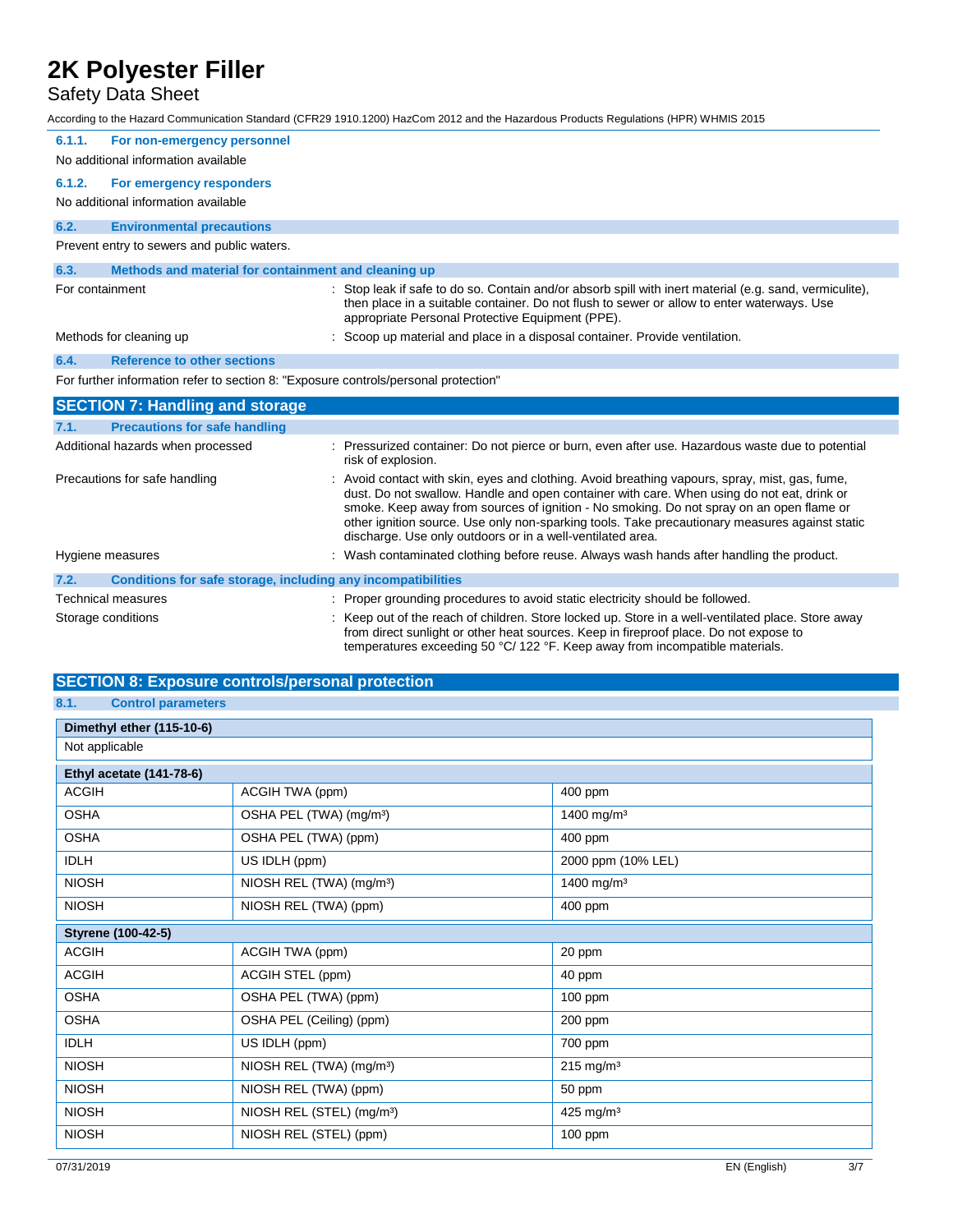**SECTION 9: Physical and chemical properties**

## Safety Data Sheet

According to the Hazard Communication Standard (CFR29 1910.1200) HazCom 2012 and the Hazardous Products Regulations (HPR) WHMIS 2015

| 8.2.<br><b>Exposure controls</b> |                                                                                                                                                                                                                                                  |
|----------------------------------|--------------------------------------------------------------------------------------------------------------------------------------------------------------------------------------------------------------------------------------------------|
| Appropriate engineering controls | : Ensure good ventilation of the work station.                                                                                                                                                                                                   |
| Hand protection                  | : Wear suitable gloves.                                                                                                                                                                                                                          |
| Eye protection                   | : Safety glasses or goggles are recommended when using product.                                                                                                                                                                                  |
| Skin and body protection         | : Wear suitable protective clothing.                                                                                                                                                                                                             |
| Respiratory protection           | : In case of insufficient ventilation, wear suitable respiratory equipment. Respirator selection<br>must be based on known or anticipated exposure levels, the hazards of the product and the<br>safe working limits of the selected respirator. |
| Environmental exposure controls  | : Avoid release to the environment.                                                                                                                                                                                                              |
| Other information                | : Handle in accordance with good industrial hygiene and safety procedures. Do not eat, drink or<br>smoke when using this product.                                                                                                                |

| Information on basic physical and chemical properties<br>9.1. |                              |
|---------------------------------------------------------------|------------------------------|
| Physical state                                                | $:$ Liquid                   |
| Appearance                                                    | : Aerosol                    |
| Colour                                                        | No data available<br>÷       |
| Odour                                                         | Characteristic               |
| Odour threshold                                               | : No data available          |
| pH                                                            | No data available            |
| Melting point                                                 | No data available            |
| Freezing point                                                | : No data available          |
| Boiling point                                                 | : No data available          |
| Flash point                                                   | : $<$ -18 °C (-0.4 °F)       |
| Relative evaporation rate (butylacetate=1)                    | No data available            |
| Flammability (solid, gas)                                     | Extremely flammable aerosol. |
| Vapour pressure                                               | No data available            |
| Relative vapour density at 20 °C                              | No data available            |
| Relative density                                              | : No data available          |
| Density                                                       | $0.972$ g/cm <sup>3</sup>    |
| Solubility                                                    | No data available            |
| Partition coefficient n-octanol/water                         | No data available            |
| Auto-ignition temperature                                     | No data available            |
| Decomposition temperature                                     | : No data available          |
| Viscosity, kinematic                                          | No data available            |
| Viscosity, dynamic                                            | No data available            |
| <b>Explosive limits</b>                                       | No data available            |
| <b>Explosive properties</b>                                   | No data available            |
| Oxidising properties                                          | : No data available          |
|                                                               |                              |

#### **9.2. Other information**

No additional information available

#### **SECTION 10: Stability and reactivity**

#### **10.1. Reactivity**

No dangerous reactions known under normal conditions of use.

#### **10.2. Chemical stability**

Stable under normal conditions. Extremely flammable aerosol. Contents under pressure. Container may explode if heated. Do not puncture. Do not burn. Extreme risk of explosion by shock, friction, fire or other sources of ignition.

#### **10.3. Possibility of hazardous reactions**

No dangerous reactions known under normal conditions of use.

#### **10.4. Conditions to avoid**

Heat. Sparks. Open flame. Direct sunlight. Overheating. Incompatible materials.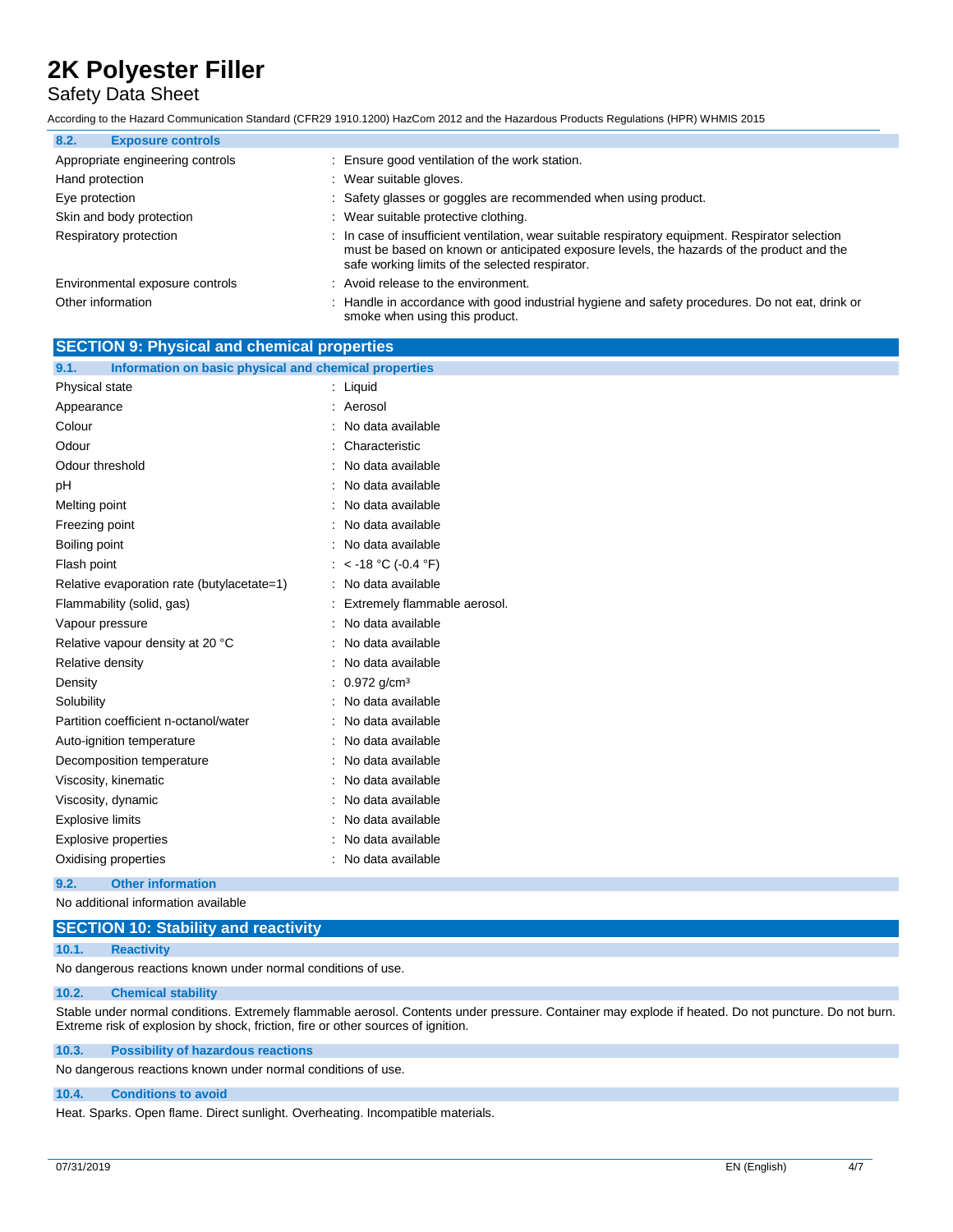## Safety Data Sheet

According to the Hazard Communication Standard (CFR29 1910.1200) HazCom 2012 and the Hazardous Products Regulations (HPR) WHMIS 2015

| 10.5.<br><b>Incompatible materials</b>                                                   |                                                                                                                                                                                               |                                                                                                                                                                                                                                                                              |  |
|------------------------------------------------------------------------------------------|-----------------------------------------------------------------------------------------------------------------------------------------------------------------------------------------------|------------------------------------------------------------------------------------------------------------------------------------------------------------------------------------------------------------------------------------------------------------------------------|--|
| Oxidizing materials. Acids. Alkalis.                                                     |                                                                                                                                                                                               |                                                                                                                                                                                                                                                                              |  |
| 10.6.<br><b>Hazardous decomposition products</b>                                         |                                                                                                                                                                                               |                                                                                                                                                                                                                                                                              |  |
| May include, and are not limited to: oxides of carbon.                                   |                                                                                                                                                                                               |                                                                                                                                                                                                                                                                              |  |
| <b>SECTION 11: Toxicological information</b>                                             |                                                                                                                                                                                               |                                                                                                                                                                                                                                                                              |  |
| <b>Information on toxicological effects</b><br>11.1.                                     |                                                                                                                                                                                               |                                                                                                                                                                                                                                                                              |  |
| Acute toxicity (oral)                                                                    |                                                                                                                                                                                               | : Not classified.                                                                                                                                                                                                                                                            |  |
| Acute toxicity (dermal)                                                                  |                                                                                                                                                                                               | : Not classified.                                                                                                                                                                                                                                                            |  |
| Acute toxicity (inhalation)                                                              |                                                                                                                                                                                               | : Not classified.                                                                                                                                                                                                                                                            |  |
|                                                                                          |                                                                                                                                                                                               |                                                                                                                                                                                                                                                                              |  |
| Dimethyl ether (115-10-6)                                                                |                                                                                                                                                                                               |                                                                                                                                                                                                                                                                              |  |
| LC50 inhalation rat                                                                      |                                                                                                                                                                                               | 164000 ppm/4h                                                                                                                                                                                                                                                                |  |
| Ethyl acetate (141-78-6)                                                                 |                                                                                                                                                                                               |                                                                                                                                                                                                                                                                              |  |
| LD50 oral rat                                                                            |                                                                                                                                                                                               | 5620 mg/kg                                                                                                                                                                                                                                                                   |  |
| LD50 dermal rabbit                                                                       |                                                                                                                                                                                               | > 18000 mg/kg                                                                                                                                                                                                                                                                |  |
| <b>Styrene (100-42-5)</b>                                                                |                                                                                                                                                                                               |                                                                                                                                                                                                                                                                              |  |
| LD50 oral rat                                                                            |                                                                                                                                                                                               | 1000 mg/kg                                                                                                                                                                                                                                                                   |  |
| LC50 inhalation rat                                                                      |                                                                                                                                                                                               | 11.7 mg/l/4h                                                                                                                                                                                                                                                                 |  |
| Skin corrosion/irritation                                                                |                                                                                                                                                                                               | : Not classified.                                                                                                                                                                                                                                                            |  |
| Serious eye damage/irritation                                                            |                                                                                                                                                                                               | Not classified.                                                                                                                                                                                                                                                              |  |
| Respiratory or skin sensitisation                                                        |                                                                                                                                                                                               | Not classified.                                                                                                                                                                                                                                                              |  |
| Germ cell mutagenicity                                                                   |                                                                                                                                                                                               | Not classified.                                                                                                                                                                                                                                                              |  |
| Carcinogenicity                                                                          |                                                                                                                                                                                               | Suspected of causing cancer.                                                                                                                                                                                                                                                 |  |
|                                                                                          |                                                                                                                                                                                               |                                                                                                                                                                                                                                                                              |  |
| <b>Styrene (100-42-5)</b>                                                                |                                                                                                                                                                                               |                                                                                                                                                                                                                                                                              |  |
| IARC group                                                                               |                                                                                                                                                                                               | 2B - Possibly carcinogenic to humans                                                                                                                                                                                                                                         |  |
| National Toxicology Program (NTP) Status<br>In OSHA Hazard Communication Carcinogen list |                                                                                                                                                                                               | 3 - Reasonably anticipated to be Human Carcinogen<br>Yes                                                                                                                                                                                                                     |  |
|                                                                                          |                                                                                                                                                                                               |                                                                                                                                                                                                                                                                              |  |
| Reproductive toxicity                                                                    |                                                                                                                                                                                               | : Not classified.                                                                                                                                                                                                                                                            |  |
| STOT-single exposure                                                                     | : Not classified.                                                                                                                                                                             |                                                                                                                                                                                                                                                                              |  |
| STOT-repeated exposure<br>: Not classified.                                              |                                                                                                                                                                                               |                                                                                                                                                                                                                                                                              |  |
| Aspiration hazard                                                                        |                                                                                                                                                                                               | : May be fatal if swallowed and enters airways.                                                                                                                                                                                                                              |  |
| 2K Polyester Filler                                                                      |                                                                                                                                                                                               |                                                                                                                                                                                                                                                                              |  |
| Vaporizer                                                                                |                                                                                                                                                                                               | Aerosol                                                                                                                                                                                                                                                                      |  |
| Symptoms/effects after inhalation                                                        |                                                                                                                                                                                               | May cause irritation to the respiratory tract. Vapours are heavier than air and can cause<br>suffocation by reducing oxygen available for breathing. Symptoms of oxygen deficiency include<br>respiratory difficulty, headache, dizziness, nausea, unconsciousness or death. |  |
| Symptoms/effects after skin contact                                                      |                                                                                                                                                                                               | : May cause skin irritation. Symptoms may include redness, drying, defatting and cracking of the skin.                                                                                                                                                                       |  |
| Symptoms/effects after eye contact                                                       | : May cause eye irritation. Symptoms may include discomfort or pain, excess blinking and tear<br>production, with possible redness and swelling.                                              |                                                                                                                                                                                                                                                                              |  |
| Symptoms/effects after ingestion                                                         | : May be fatal if swallowed and enters airways. May result in aspiration into the lungs, causing<br>chemical pneumonia. May cause gastrointestinal irritation, nausea, vomiting and diarrhea. |                                                                                                                                                                                                                                                                              |  |
| <b>SECTION 12: Ecological information</b>                                                |                                                                                                                                                                                               |                                                                                                                                                                                                                                                                              |  |
| 12.1.<br><b>Toxicity</b>                                                                 |                                                                                                                                                                                               |                                                                                                                                                                                                                                                                              |  |
| Ecology - general                                                                        |                                                                                                                                                                                               | : May cause long-term adverse effects in the aquatic environment.                                                                                                                                                                                                            |  |
| Ethyl acetate (141-78-6)                                                                 |                                                                                                                                                                                               |                                                                                                                                                                                                                                                                              |  |
| LC50 fish 1                                                                              |                                                                                                                                                                                               | 220 - 250 mg/l (Exposure time: 96 h - Species: Pimephales promelas [flow-through])                                                                                                                                                                                           |  |
| EC50 Daphnia 1                                                                           | 560 mg/l (Exposure time: 48 h - Species: Daphnia magna [Static])                                                                                                                              |                                                                                                                                                                                                                                                                              |  |
| LC50 fish 2                                                                              |                                                                                                                                                                                               | 484 mg/l (Exposure time: 96 h - Species: Oncorhynchus mykiss [flow-through])                                                                                                                                                                                                 |  |
| <b>Styrene (100-42-5)</b>                                                                |                                                                                                                                                                                               |                                                                                                                                                                                                                                                                              |  |
| LC50 fish 1                                                                              |                                                                                                                                                                                               | 3.24 - 4.99 mg/l (Exposure time: 96 h - Species: Pimephales promelas [flow-through])                                                                                                                                                                                         |  |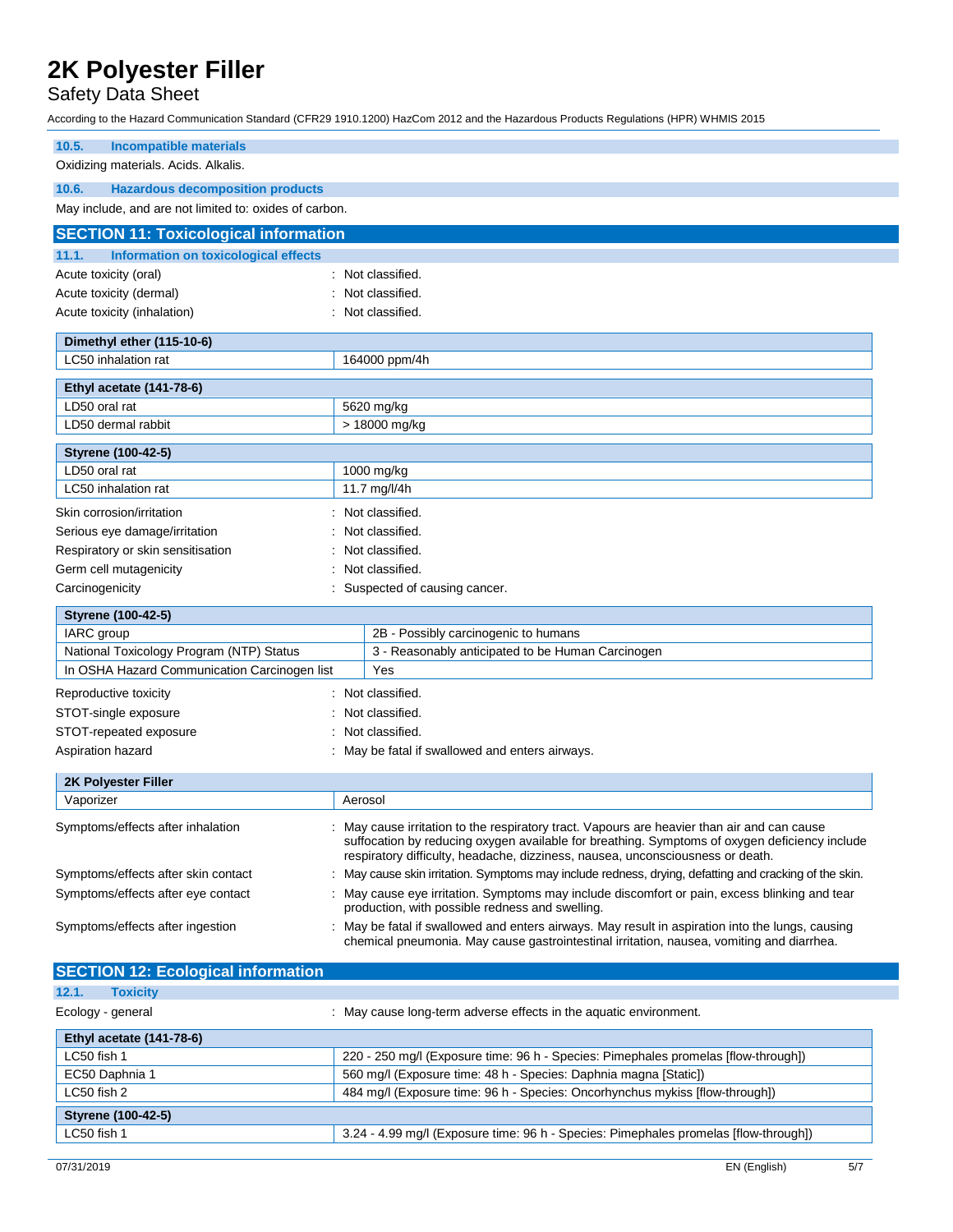### Safety Data Sheet

According to the Hazard Communication Standard (CFR29 1910.1200) HazCom 2012 and the Hazardous Products Regulations (HPR) WHMIS 2015

| <b>Styrene (100-42-5)</b>                                                      |                                                                                                                                             |  |  |  |  |
|--------------------------------------------------------------------------------|---------------------------------------------------------------------------------------------------------------------------------------------|--|--|--|--|
| EC50 Daphnia 1                                                                 | 3.3 - 7.4 mg/l (Exposure time: 48 h - Species: Daphnia magna)                                                                               |  |  |  |  |
| LC50 fish 2                                                                    | 19.03 - 33.53 mg/l (Exposure time: 96 h - Species: Lepomis macrochirus [static])                                                            |  |  |  |  |
| NOEC (acute)                                                                   | 44 mg/kg (Exposure time: 14 Days - Species: Eisenia foetida [soil dry weight])                                                              |  |  |  |  |
| <b>Persistence and degradability</b><br>12.2.                                  |                                                                                                                                             |  |  |  |  |
| 2K Polyester Filler                                                            |                                                                                                                                             |  |  |  |  |
| Persistence and degradability                                                  | Not established.                                                                                                                            |  |  |  |  |
|                                                                                |                                                                                                                                             |  |  |  |  |
| <b>Bioaccumulative potential</b><br>12.3.                                      |                                                                                                                                             |  |  |  |  |
| 2K Polyester Filler                                                            |                                                                                                                                             |  |  |  |  |
| Bioaccumulative potential                                                      | Not established.                                                                                                                            |  |  |  |  |
| Dimethyl ether (115-10-6)                                                      |                                                                                                                                             |  |  |  |  |
| Partition coefficient n-octanol/water                                          | $-0.18$                                                                                                                                     |  |  |  |  |
| Ethyl acetate (141-78-6)                                                       |                                                                                                                                             |  |  |  |  |
| BCF fish 1                                                                     | 30                                                                                                                                          |  |  |  |  |
| Partition coefficient n-octanol/water                                          | 0.6                                                                                                                                         |  |  |  |  |
| <b>Styrene (100-42-5)</b>                                                      |                                                                                                                                             |  |  |  |  |
| BCF fish 1                                                                     | 13.5                                                                                                                                        |  |  |  |  |
| Partition coefficient n-octanol/water                                          | 2.95                                                                                                                                        |  |  |  |  |
| 12.4.<br><b>Mobility in soil</b>                                               |                                                                                                                                             |  |  |  |  |
| No additional information available                                            |                                                                                                                                             |  |  |  |  |
|                                                                                |                                                                                                                                             |  |  |  |  |
| <b>Other adverse effects</b><br>12.5.                                          |                                                                                                                                             |  |  |  |  |
| Effect on the global warming<br>Other information                              | : No known effects from this product.<br>: No other effects known.                                                                          |  |  |  |  |
|                                                                                |                                                                                                                                             |  |  |  |  |
| <b>SECTION 13: Disposal considerations</b>                                     |                                                                                                                                             |  |  |  |  |
| 13.1.<br><b>Waste treatment methods</b>                                        |                                                                                                                                             |  |  |  |  |
| Product/Packaging disposal recommendations                                     | : Dispose in a safe manner in accordance with local/national regulations. Container under<br>pressure. Do not drill or burn even after use. |  |  |  |  |
| Additional information                                                         | : Flammable vapours may accumulate in the container.                                                                                        |  |  |  |  |
|                                                                                |                                                                                                                                             |  |  |  |  |
| <b>SECTION 14: Transport information</b>                                       |                                                                                                                                             |  |  |  |  |
| Department of Transportation (DOT) and Transportation of Dangerous Goods (TDG) |                                                                                                                                             |  |  |  |  |
| In accordance with DOT/TDG                                                     |                                                                                                                                             |  |  |  |  |
| UN-No.(DOT/TDG)                                                                | : UN1950                                                                                                                                    |  |  |  |  |
| Proper Shipping Name (DOT/TDG)                                                 | : Aerosols                                                                                                                                  |  |  |  |  |
| Class (DOT/TDG)                                                                | : Class 2.1 - Flammable gas 49 CFR 173.115                                                                                                  |  |  |  |  |
| Hazard labels (DOT/TDG)                                                        | AMMABLE GAS                                                                                                                                 |  |  |  |  |
| <b>SECTION 15: Regulatory information</b>                                      |                                                                                                                                             |  |  |  |  |

#### **15.1. Federal regulations**

All components of this product are listed, or excluded from listing, on the United States Environmental Protection Agency Toxic Substances Control Act (TSCA) inventory.

All components of this product are listed, or excluded from listing, on the Canadian DSL (Domestic Substances List) and NDSL (Non-Domestic Substances List) inventories.

#### **15.2. International regulations**

No additional information available

**15.3. US State regulations**